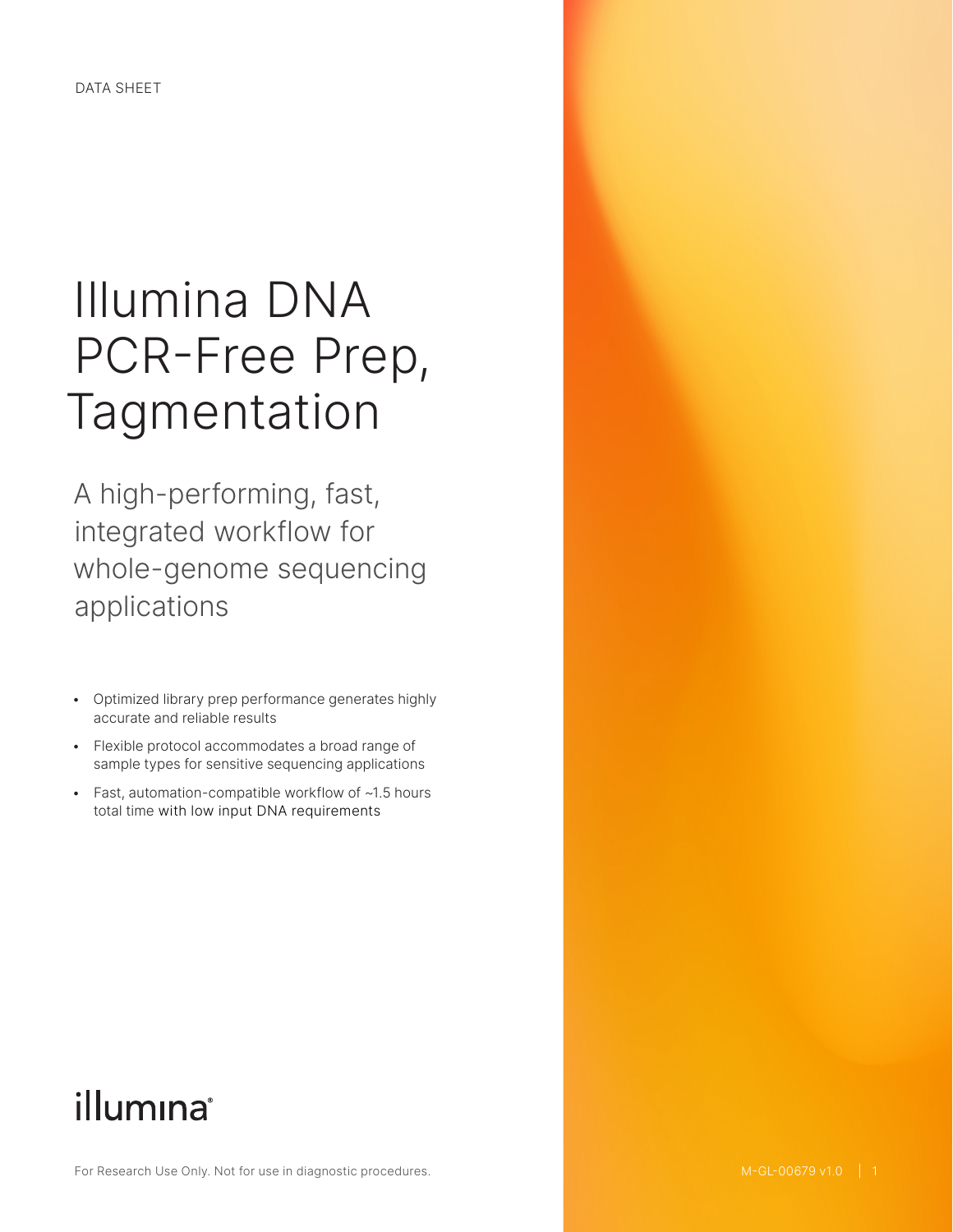### Introduction

Next-generation sequencing (NGS) has revolutionized the way researchers perform genomic studies by dramatically increasing the amount and quality of data that can be generated per run and reducing cost and time to answer. While Illumina sequencing technology has advanced rapidly in recent years, PCR-dependent library preparation protocols still present significant challenges. PCR bias can lead to uneven coverage across the genome, especially in regions with extremely uneven base composition. To address this challenge, Illumina DNA PCR-Free Prep, Tagmentation (Illumina DNA PCR-Free) offers a unique combination of On-Bead Tagmentation with a PCR-free workflow [\(Figure](#page-1-0) 1).



<span id="page-1-0"></span>Figure 1: Illumina DNA PCR-Free chemistry—An efficient solution for preparing and indexing sample libraries.

### How it works

Tagmentation is a transposome-mediated reaction that combines tagging and DNA fragmentation into a single, rapid reaction. On-Bead Tagmentation uses bead-linked transposomes to perform a more uniform tagmentation reaction compared to in-solution tagmentation. After the bead-linked transposomes are saturated with DNA, no additional tagmentation can occur, delivering consistent library yield and uniform library insert sizes.<sup>[1](#page-6-0),[2](#page-6-1)</sup> Furthermore, by removing PCR amplification steps, Illumina DNA PCR-Free chemistry eliminates PCR-induced bias and provides highly accurate sequence information for sensitive applications such as tumor–normal variant identification or human whole-genome sequencing (WGS). The Illumina DNA PCR-Free assay can be completed in 90 minutes from extracted genomic DNA (gDNA) or 2.5 hours from raw samples such as blood or saliva [\(Table](#page-1-1) 1).

| Parameter                        | Illumina DNA<br>PCR-Free                                                          | TruSeg DNA<br>PCR-Free                |
|----------------------------------|-----------------------------------------------------------------------------------|---------------------------------------|
| DNA input type                   | gDNA, blood, saliva,<br>plasmids, dried blood<br>spots                            | qDNA                                  |
| DNA input amount                 | 25 ng to 300 ng <sup>a</sup>                                                      | 1 to 2 $\mu$ g                        |
| Fragmentation method             | On-Bead<br>Tagmentation                                                           | Covaris sonication                    |
| Sample multiplexing              | 384 dual indexes <sup>b</sup>                                                     | 96 dual indexes                       |
| Supported sequencing<br>systems  | MiniSeq, MiSeq,<br>NextSeq 550,<br>NextSeq 1000,<br>NextSeg 2000,<br>NovaSeq 6000 | All Illumina<br>sequencing<br>systems |
| Total workflow time <sup>c</sup> | $\sim$ 90 min <sup>d</sup><br>extracted gDNA<br>~2.5 hr raw blood or<br>saliva    | $~11$ hours                           |
| Insert size <sup>e</sup>         | 450 bp                                                                            | 350 bp or 550 bp                      |

#### <span id="page-1-1"></span>Table 1: Illumina DNA PCR-Free specifications

a. Maximum input amount for Illumina DNA PCR-Free is 2 μg

b. For index correction strategies to mitigate variability across multiplexed libraries, see [Balancing sample coverage for whole-genome sequencing](https://www.illumina.com/content/dam/illumina/gcs/assembled-assets/marketing-literature/illumina-dna-prep-pcr-free-index-correction-tech-note-m-gl-00005/illumina-dna-pcr-free-index-correction-tech-note-m-gl-00005.pdf)

c. Total workflow time includes DNA extraction and quantification, tagmentation, and library pooling steps.

d. Workflow time for saturating input gDNA (300 ng)

e. For more information on adjusting insert sizes to 350 bp or 550 bp, see [Tunable insert sizes with Illumina DNA PCR-Free Prep, Tagmentation](https://www.illumina.com/content/dam/illumina-marketing/documents/products/appnotes/illumina-dna-pcr-free-insert-size-app-note-770-2020-004.pdf)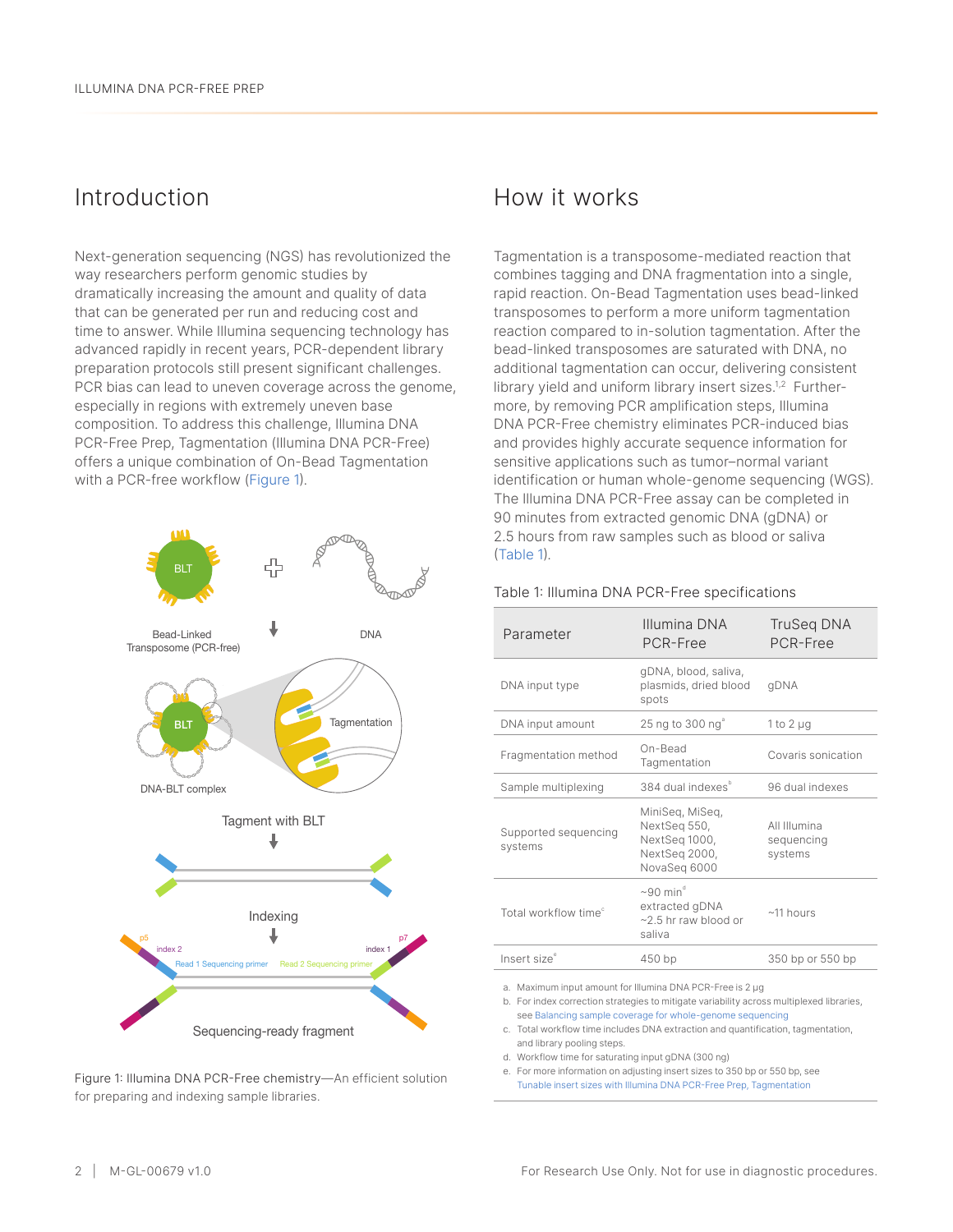# Highly uniform whole-genome coverage for human WGS

Coverage uniformity measures data comprehensiveness across the genome for a sequencing run. Uniform coverage enables more accurate calling of variants that are distant from the mean depth.[3](#page-6-2) To assess coverage performance across a range of GC content, normalized coverage data from Illumina DNA PCR-Free and TruSeq™ DNA PCR-Free were plotted against human genome content by GC percentage. The bulk of human genome data are comprised of 20%–70% GC sequence. Both kits show even coverage levels across a wide range of GC content as represented by human WGS data ([Figure 2\)](#page-2-0), indicating that Illumina DNA PCR-Free is exceptionally well suited for human WGS applications.

# Even coverage across high-GC or -AT regions

Due to structural elements in human genome transcription, human gene promoter regions are frequently GC-rich or GC-poor and can be difficult to amplify with PCR.<sup>4</sup> Human WGS libraries prepared with kits that exclude PCR may show improved coverage in certain GC-rich promoter regions. To compare coverage performance of Illumina DNA PCR-Free, TruSeq DNA PCR-Free, and TruSeq DNA Nano (includes PCR), libraries were prepared from human cell line NA12878 gDNA (Coriell Institute). All libraries were sequenced on a HiSeq™ System with a run configuration of  $2 \times 150$  bp. Data were down-sampled to 32×-40× coverage. Compared to the TruSeq DNA Nano data, both Illumina DNA PCR-Free and TruSeq DNA PCR-Free data sets show superior coverage across a high-GC gap region in the human *RNPEPL1* gene [\(Figure 3\)](#page-2-1). Using Illumina DNA PCR-Free improves coverage across challenging regions.



<span id="page-2-0"></span>Figure 2: Illumina DNA PCR-Free coverage uniformity—Illumina DNA PCR-Free provides uniform coverage across a range of GC content in the human genome.

#### Illumina DNA PCR-Free



TruSeq PCR-Free

|                          |  |                   | $\sim$<br><b>CONTRACTOR</b> |                                                                                                                       |                                                                                                                                                                                                                                                                              |          |  |  |
|--------------------------|--|-------------------|-----------------------------|-----------------------------------------------------------------------------------------------------------------------|------------------------------------------------------------------------------------------------------------------------------------------------------------------------------------------------------------------------------------------------------------------------------|----------|--|--|
|                          |  |                   | ____                        | <b>SUB-Service Contract Contract Contract Contract Contract Contract Contract Contract Contract Contract Contract</b> |                                                                                                                                                                                                                                                                              |          |  |  |
|                          |  |                   |                             |                                                                                                                       | <b>BUILDING</b>                                                                                                                                                                                                                                                              |          |  |  |
|                          |  |                   |                             |                                                                                                                       | <b>BUILD</b>                                                                                                                                                                                                                                                                 |          |  |  |
|                          |  |                   |                             |                                                                                                                       | <b><i><u>Property Contract Contract Contract Contract Contract Contract Contract Contract Contract Contract Contract Contract Contract Contract Contract Contract Contract Contract Contract Contract Contract Contract Contract Con</u></i></b><br>the property of the con- | 10100    |  |  |
|                          |  | <b>CONTRACTOR</b> |                             |                                                                                                                       | _____                                                                                                                                                                                                                                                                        | $-111.0$ |  |  |
| <b>STATE OF BUILDING</b> |  |                   |                             |                                                                                                                       |                                                                                                                                                                                                                                                                              |          |  |  |
|                          |  |                   |                             |                                                                                                                       |                                                                                                                                                                                                                                                                              |          |  |  |
|                          |  |                   | <b>TELEVISION</b>           |                                                                                                                       | <b>Little</b>                                                                                                                                                                                                                                                                |          |  |  |

TruSeq Nano



<span id="page-2-1"></span>Figure 3: Comparison of read coverage across GC-rich regions— Illumina DNA PCR-Free provides superior read coverage across the GC-rich promoter region of the human *RNPEPL1* gene, compared to TruSeq DNA PCR-Free and TruSeq DNA Nano Library Prep Kits. Read maps were visualized with the Integrative Genomic Viewer (IGV) App, available in BaseSpace™ Sequence Hub.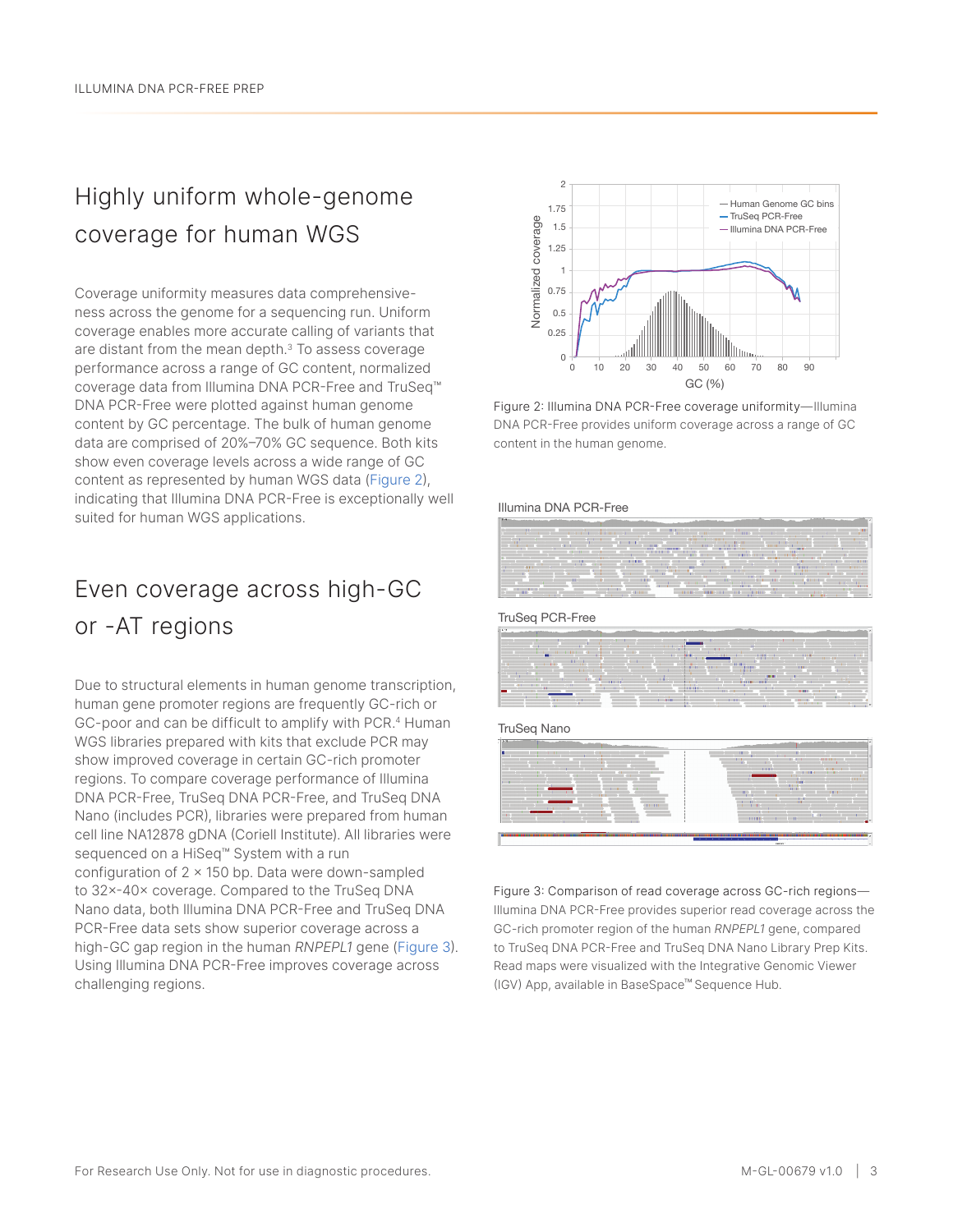# Excellent performance across a range of DNA input amounts

Illumina DNA PCR-Free was evaluated for performance across a range of DNA input amounts. Libraries were prepared from human cell line DNA (Coriell Institute, NA12878) using 600 ng and 20–200 ng\* input amounts with TruSeq DNA PCR-Free and Illumina DNA PCR-Free, respectively. Libraries were sequenced on a NovaSeq™ 6000 System with a run configuration of 2 × 150 bp and down sampled to a mean coverage of 40×. Quality scores, base calling, and variant calling metrics were compared. Data from each library type are highly accurate, with more than 85% of bases scoring Q30 or above on the NovaSeq 6000 System ([Figure 4A\)](#page-4-0). The data sets also show equivalent base calling performance within both autosomes and exons, and equivalent variant calling [\(Figure 4B\)](#page-4-0). Data quality, base calling performance, and variant calling across all DNA inputs, including the low input of 20 ng,\* were also equivalent.

# On-Bead Tagmentation and PCRfree protocol

Illumina DNA PCR-Free provides a unique and powerful combination of benefits from On-Bead Tagmentation and PCR-free chemistry. The on-bead saturation point of Illumina DNA PCR-Free is ≥ 300 ng of gDNA. On-bead saturation enables robust insert size control and normalized yields from DNA input amounts above 300 ng. This protocol minimizes quantification steps both before and after library prep. Normalized libraries can be pooled by volume, avoiding time-consuming quantification of individual libraries. By eliminating quantification and PCR steps, Illumina DNA PCR-Free offers a streamlined, 90-minute assay [\(Figure 5](#page-4-1)). Although normalization is achieved with inputs ≥ 150 ng, viable and high-performing libraries can be generated with as little as 20 ng\* input DNA. The ability to run PCR-free library preps from low DNA inputs enables new applications, such as WGS, from dried blood spots.

## Efficient sample multiplexing for high-throughput applications

Illumina DNA PCR-Free is compatible with IDT for Illumina DNA Unique Dual Indexes, which enable accurate sample demultiplexing on Illumina sequencing systems. Up to 384 indexes provide maximum flexibility for high-throughput sequencing projects.

### Automation-compatible workflows

Illumina DNA PCR-Free is highly compatible with automation due to the fast and simplified workflow. Because of the consistent and self-normalizing nature of the beadbased workflow, you can begin with raw blood or saliva samples, run the Illumina Lysis protocol, and proceed to library prep without any quantification steps. These features enable an easy workflow for automated raw sample batch processing on liquid-handling platforms.

To demonstrate compatibility, automated workflows for TruSeq DNA PCR-Free and two competitor enzyme-based PCR-free workflows were compared to Illumina DNA PCR-Free. Touch points, labware, tip count, and time required for library preparation of 96 sample batches on a Hamilton liquid-handling robot were calculated for each workflow. These comparisons showed that Illumina DNA PCR-Free offers significant time savings [\(Table](#page-5-0) 2).

# Reduced costs with Illumina DNA PCR-Free

Labware, tips, and qPCR reagents contribute to additional costs when preparing libraries for NGS. A key advantage of bead-based technology is the automatic, bead-based normalization of all libraries prepared in a batch. This self-normalization eliminates the need for individual library quantification, and allows simple library pooling by equal volume. For strategies to correct for index-specific variation in performance across multiplexed libraries, refer to our technical note on [Balancing sample coverage for](https://www.illumina.com/content/dam/illumina/gcs/assembled-assets/marketing-literature/illumina-dna-prep-pcr-free-index-correction-tech-note-m-gl-00005/illumina-dna-pcr-free-index-correction-tech-note-m-gl-00005.pdf)  [whole-genome](https://www.illumina.com/content/dam/illumina/gcs/assembled-assets/marketing-literature/illumina-dna-prep-pcr-free-index-correction-tech-note-m-gl-00005/illumina-dna-pcr-free-index-correction-tech-note-m-gl-00005.pdf) sequencing.

<sup>\*</sup> Maximum input amount for Illumina DNA PCR-Free is 2 μg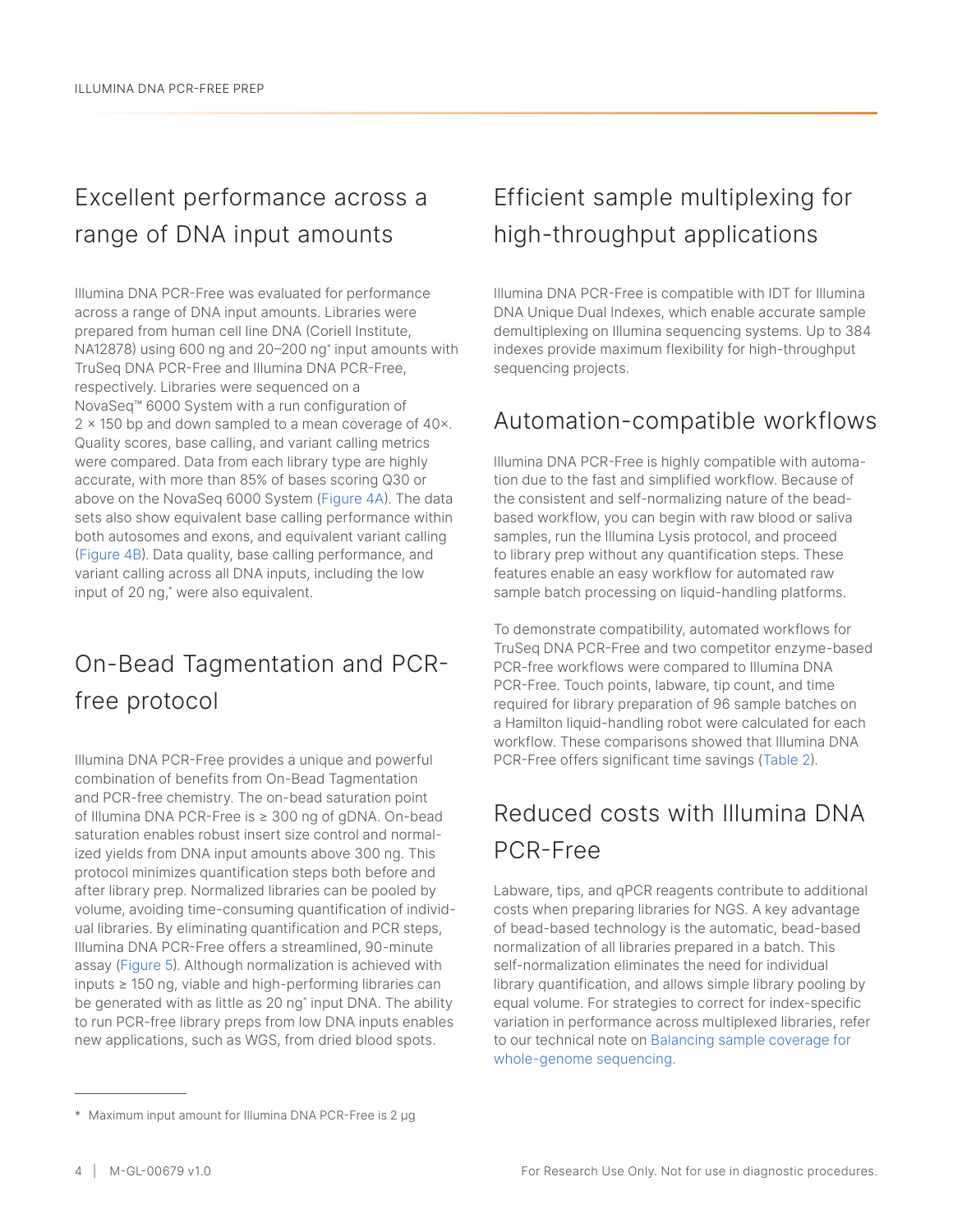

<span id="page-4-0"></span>Figure 4: Illumina DNA PCR-Free Prep performance across a range of DNA inputs—Illumina DNA PCR-Free libraries prepared from a range of DNA inputs demonstrate (A) passing quality specifications for all DNA inputs and (B) equivalent callability performance. Q30 score, an inferred base call accuracy of 99.9%; autosome callability, the percentage of non-N reference positions in autosomal chromosomes with a passing genotype call; exon callability, the percentage of non-N reference positions in exons with a passing genotype call; SNPs, single nucleotide polymorphisms; indel, insertion-deletion mutation; precision (accuracy), calculated as the ratio of [No. of true positive calls/(No. of true positive calls + No. of false positive calls)]; recall (sensitivity), calculated as the ratio of [No. of true positive calls/(No. of true positive calls + No. of false negative calls)].



<span id="page-4-1"></span>Figure 5: Illumina DNA PCR-Free workflow—The Illumina DNA PCR-Free workflow delivers a rapid total assay time of 90 minutes from fragmentation or tagmentation through library clean-up. Data on file, Illumina Inc., 2019. Note: Company N uses proprietary reagents combined with Illumina forked adapters.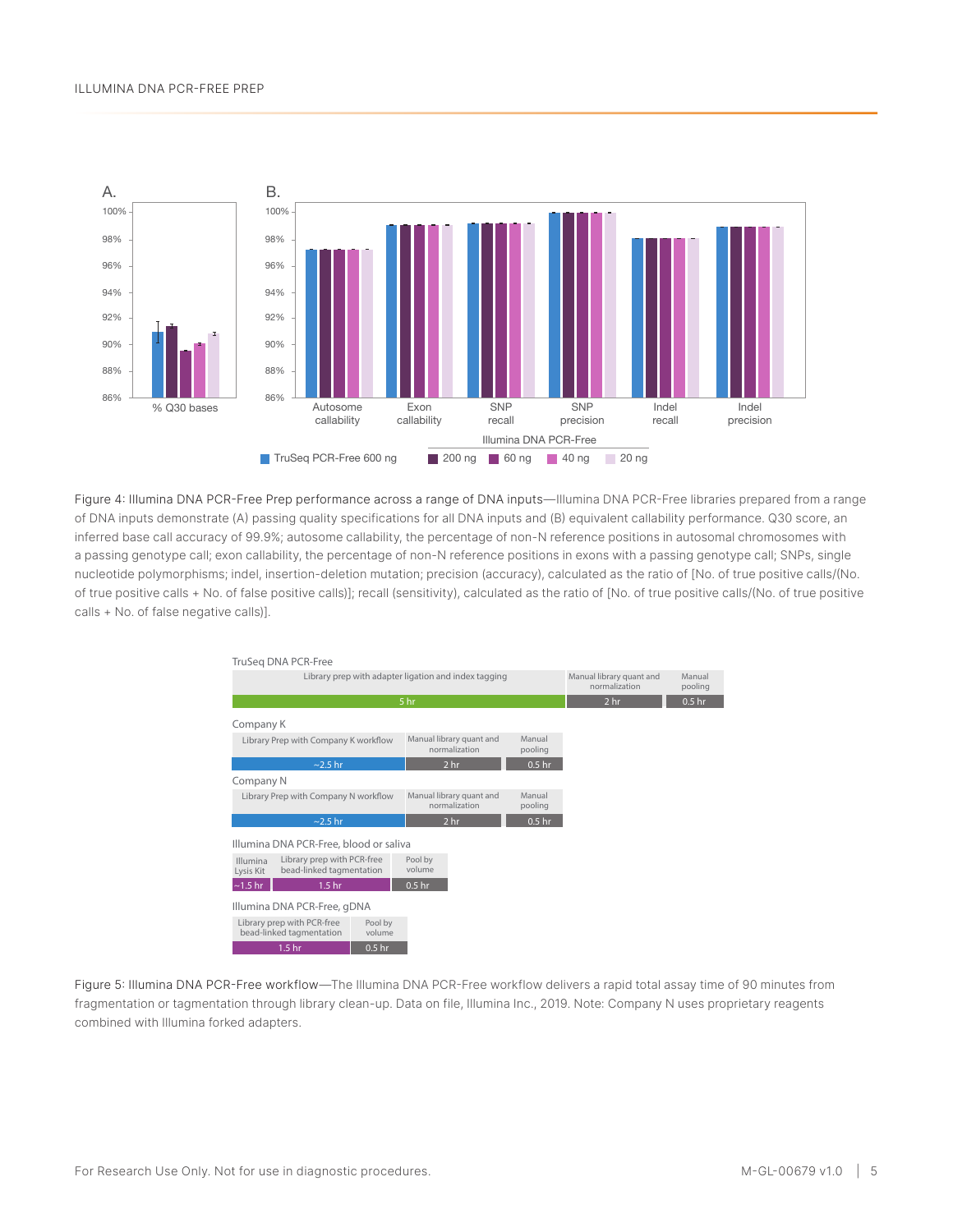#### <span id="page-5-0"></span>Table 2: Automation consumables for 96 samples

| Method                                                             | Sample<br>type | Touch<br>points | 96-sample<br>plates | <b>Tips</b> | Time                     |
|--------------------------------------------------------------------|----------------|-----------------|---------------------|-------------|--------------------------|
| TruSeg DNA PCR-Free                                                | qDNA           | 20              | 20                  | 5504        | 10 hr 10 min             |
| Company K                                                          | qDNA           | 13              | 19                  | 4076        | 6 hr 21 min              |
| Company N                                                          | qDNA           | 13              | 17                  | 3266        | 5 hr 42 min              |
| Illumina DNA PCR-Free<br>(+ optional qPCR quantification of pools) | blood, saliva  | 2(6)            | 10(12)              | 2016 (2072) | 2 hr 32 min (4 hr 7 min) |
| Illumina DNA PCR-Free<br>(+ optional qPCR quantification of pools) | qDNA           | 2(6)            | 8(10)               | 1604 (1660) | 1 hr 32 min (3 hr 7 min) |

Modeled using Hamilton software for Hamilton Star with 96-core head + 8-channel liquid handling system. qPCR is included in automation modeling for all workflows on a sample-by-sample basis. Workflows other than Illumina DNA PCR-Free assume that each sample is qPCR measured, adjusted, and pooled. Sample pooling is based on four pools of 24 samples. Data on file, Illumina Inc., 2019. Note: Company N uses proprietary reagents combined with Illumina forked adapters.

As PCR-free libraries are usually quantified by qPCR, Illumina DNA PCR-Free eliminates or dramatically reduces the amount of qPCR involved in the overall library preparation protocol (eg, PCR library amplification and post-library prep quantification). A model of additional costs, including qPCR reagents, labware, quantification reagents, tips, and third-party extraction kits, reveals that the Illumina DNA PCR-Free workflow offers substantial savings.<sup>5</sup> For example, additional costs can account for ~56% of total costs for the TruSeq PCR-Free workflow, or ~44% for competitor enzyme-based PCR-free kits.† For the Illumina DNA PCR-Free workflow, additional costs are just ~21%, which is a substantial reduction compared to other library preparation kits.†

#### Summary

Illumina DNA PCR-Free offers a unique combination of benefits from On-Bead Tagmentation and PCR-free chemistry steps. On-Bead Tagmentation supports beadbased normalization, easy, volume-based library pooling, and elimination of pre- and post-library quantification steps. The PCR-free workflow simplifies and reduces the overall workflow time while providing highly uniform coverage across repetitive or uneven genome regions. With the integrated Flex Lysis Reagent Kit, the workflow is compatible with blood, saliva, and dried blood spots as raw sample inputs. For sensitive applications such as human WGS, *de novo* assembly of microbial genomes, or tumor–normal variant calling, Illumina DNA PCR-Free delivers exceptional ease of use, uniform coverage, and high-accuracy data.

#### Learn more

Illumina DNA PCR-Free, [illumina.com/products/by-type/](http://illumina.com/products/by-type/sequencing-kits/library-prep-kits/dna-pcr-free-prep.html) [sequencing-kits/library-prep-kits/dna-pcr-free-prep](http://illumina.com/products/by-type/sequencing-kits/library-prep-kits/dna-pcr-free-prep.html)

<sup>†</sup> Library prep kit costs are matched for this calculation. Additional costs are variable and calculated as a proportion of the total cost based on workflow assumptions ([Table](#page-5-0) 2).